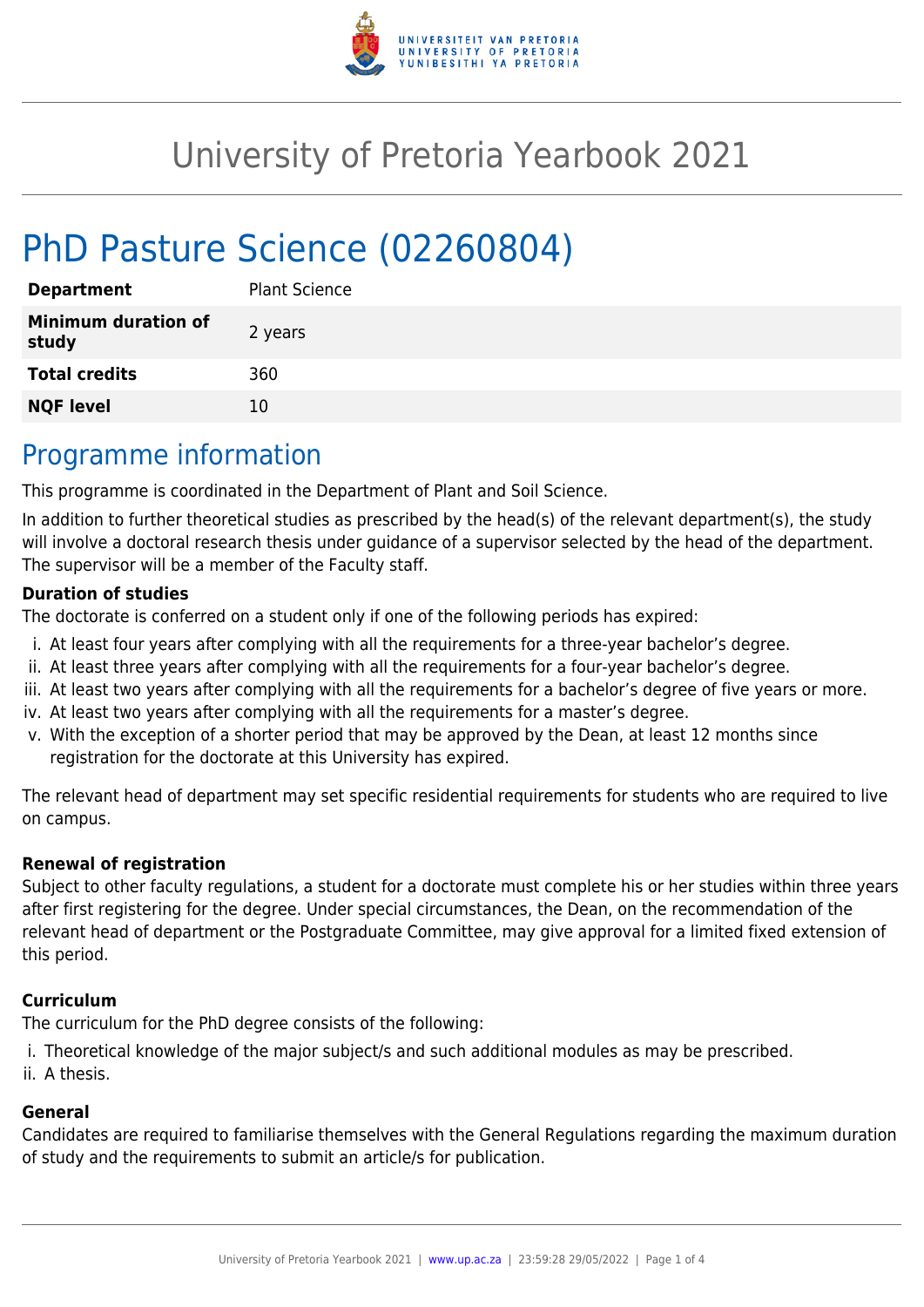

## Admission requirements

- 1. MScAgric (Animal Science) degree **or** MScAgric (Pasture Science) degree **or** relevant master's degree
- 2. At least 60% for the research component at master's level
- 3. Additional work/modules may be required in order to reach the desired level of competency

### Examinations and pass requirements

- i. Consult the General Regulations that apply to the calculation of marks.
- ii. In order to obtain the PhD degree the candidate must:
- pass the examinations and the prescribed modules, as determined in the study programme;
- pass the thesis; and
- pass the final examination on the thesis and general subject knowledge.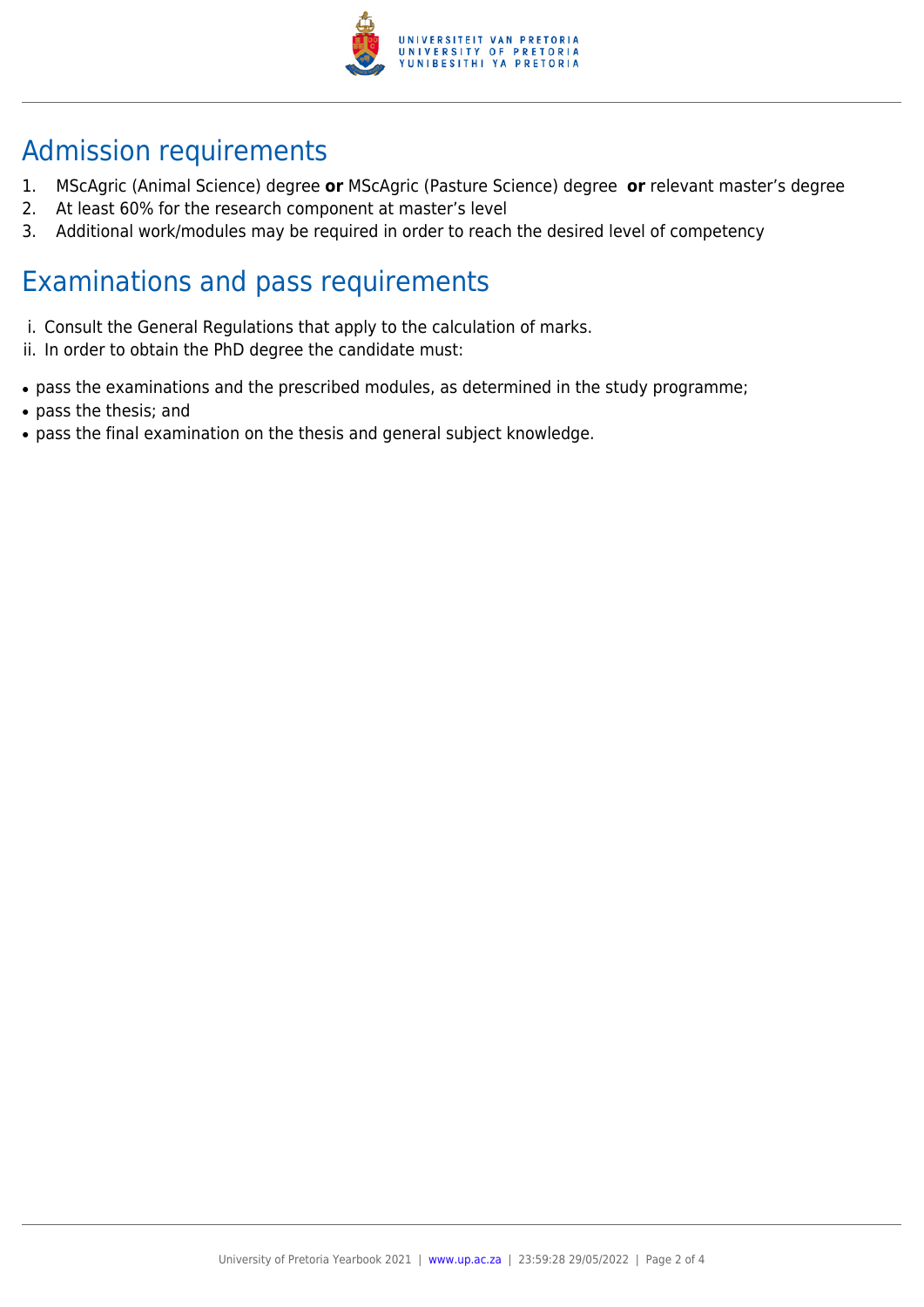

### Curriculum: Year 1

**Minimum credits: 360**

### **Core modules**

### **Thesis: Pasture science 990 (WDE 990)**

| <b>Module credits</b>         | 360.00                                |
|-------------------------------|---------------------------------------|
| <b>NQF Level</b>              | 10                                    |
| <b>Prerequisites</b>          | No prerequisites.                     |
| <b>Language of tuition</b>    | Module is presented in English        |
| <b>Department</b>             | Department of Plant and Soil Sciences |
| <b>Period of presentation</b> | Year                                  |

#### **Module content**

This module involves the development, presentation and approval of a research proposal, the execution of the research project, and the writing up and presenting of the research results. In addition to the thesis, the student is also expected to publish at least one research paper in a peer-reviewed, UP accredited scientific journal. An oral examination covering Pasture Science and other fields related to the thesis will be conducted after the thesis has been accepted by examiners. A candidate needs to pass both the written thesis and oral examination to qualify for the degree.